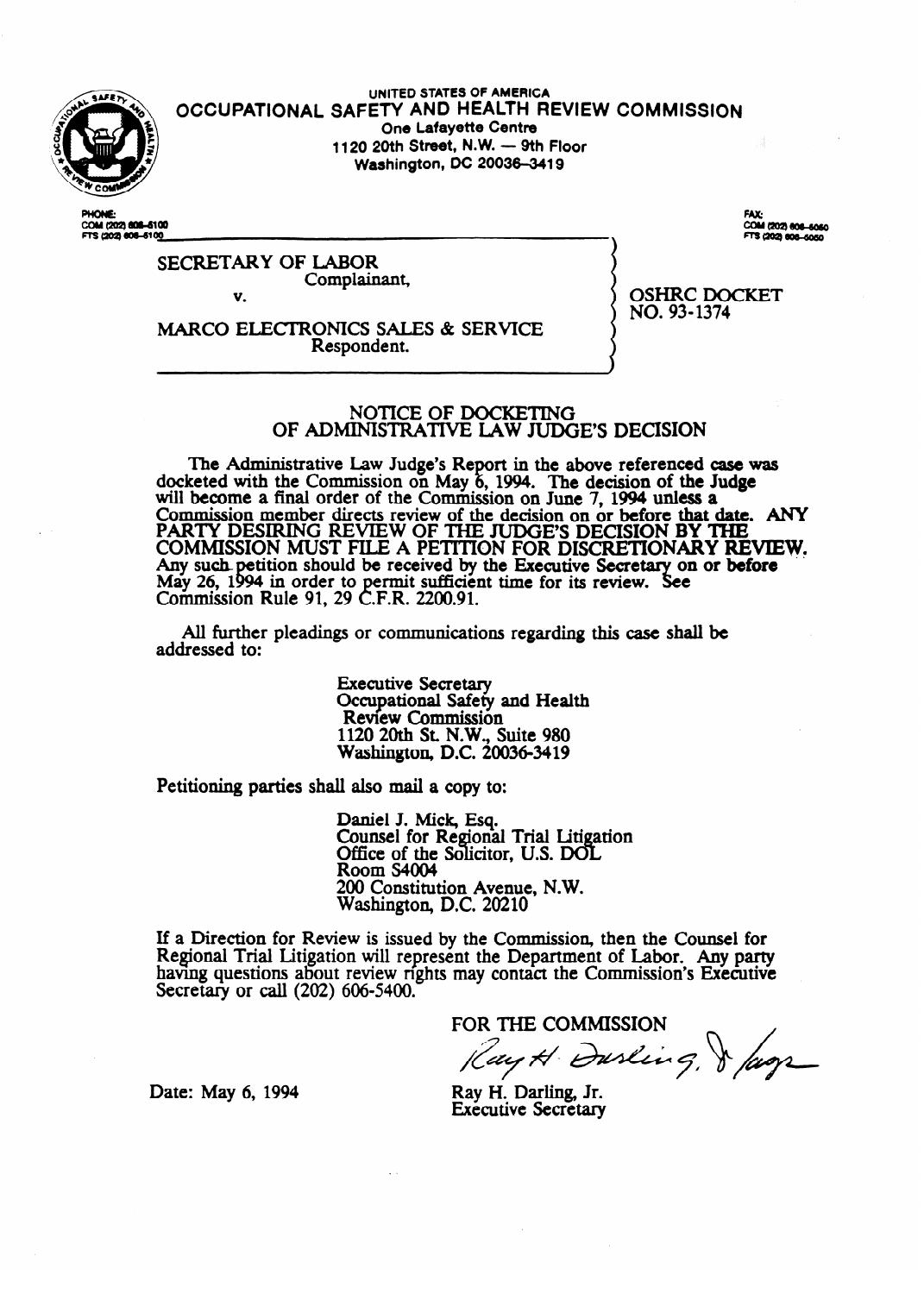# **DOCKET NO. 93-1374**

# NOTICE IS GIVEN TO THE FOLLOWING:

Daniel J. Mick, Esq.<br>Counsel for Regional Trial Litigation<br>Office of the Solicitor, U.S. DOL<br>Room S4004<br>200 Constitution Ave., N.W.<br>Washington, D.C. 20210

James E. White, Esq.<br>Regional Solicitor<br>Office of the Solicitor, U.S. DOL<br>525 Griffin Square Bldg., Suite 501<br>Griffin & Young Streets<br>Dallas, TX 75202

Dorothy Matocha, Owner<br>Marco Electronics 1628 Morgan<br>Corpus Christi, TX 78404

Benjamin R. Loye<br>Administrative Law Judge<br>Occupational Safety and Health<br>Review Commission **Room 250** 1244 North Speer Boulevard<br>Denver, CO 80204 3582

00107430878:06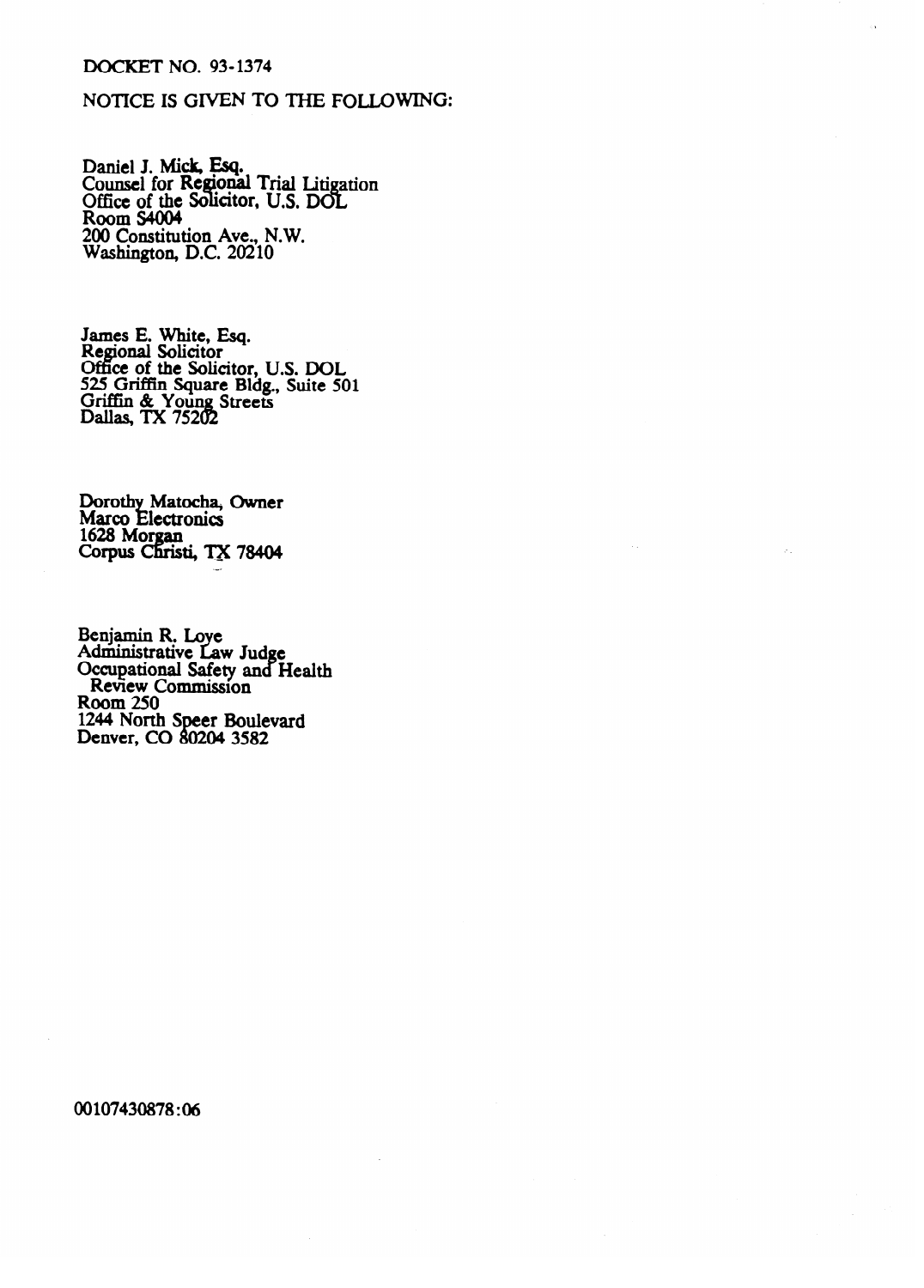

UNITED STATES OF AMERICA OCCUPATIONAL SAFETY AND HEALTH REVIEW COMMISSION One Lafayette Centre 1120 20th Street, N.W. - 9th Floor Washington, DC 20036-3419

**PHONE-**COM (202) 806-6100 FTS (202) 606-6100

COM (202) 606-6060 3 (202) 806-4050

**SECRETARY OF LABOR** Complainant,

V.

MARCO ELECTRONICS SALES & SERVICE Respondent.

**OSHRC DOCKET** NO. 93-1374

# NOTICE OF DOCKETING OF ADMINISTRATIVE LAW JUDGE'S DECISION

The Administrative Law Judge's Report in the above referenced case was docketed with the Commission on May 6, 1994. The decision of the Judge will become a final order of the Commission on June 7, 1994 unless a Commission member directs review of the decision on or before that date. ANY<br>PARTY DESIRING REVIEW OF THE JUDGE'S DECISION BY THE<br>COMMISSION MUST FILE A PETITION FOR DISCRETIONARY REVIEW. Any such petition should be received by the Executive Secretary on or before<br>May 26, 1994 in order to permit sufficient time for its review. See<br>Commission Rule 91, 29 C.F.R. 2200.91.

All further pleadings or communications regarding this case shall be addressed to:

> **Executive Secretary** Occupational Safety and Health Review Commission 1120 20th St. N.W., Suite 980<br>Washington, D.C. 20036-3419

Petitioning parties shall also mail a copy to:

Daniel J. Mick, Esq. Counsel for Regional Trial Litigation Office of the Solicitor, U.S. DOL **Room S4004** 200 Constitution Avenue, N.W. Washington, D.C. 20210

If a Direction for Review is issued by the Commission, then the Counsel for Regional Trial Litigation will represent the Department of Labor. Any party having questions about review rights may contact the Commission's Executive Secretary or call (202) 606-5400.

FOR THE COMMISSION

Ray H Dusling, & Jags

Ray H. Darling, Jr. Executive Secretary

Date: May 6, 1994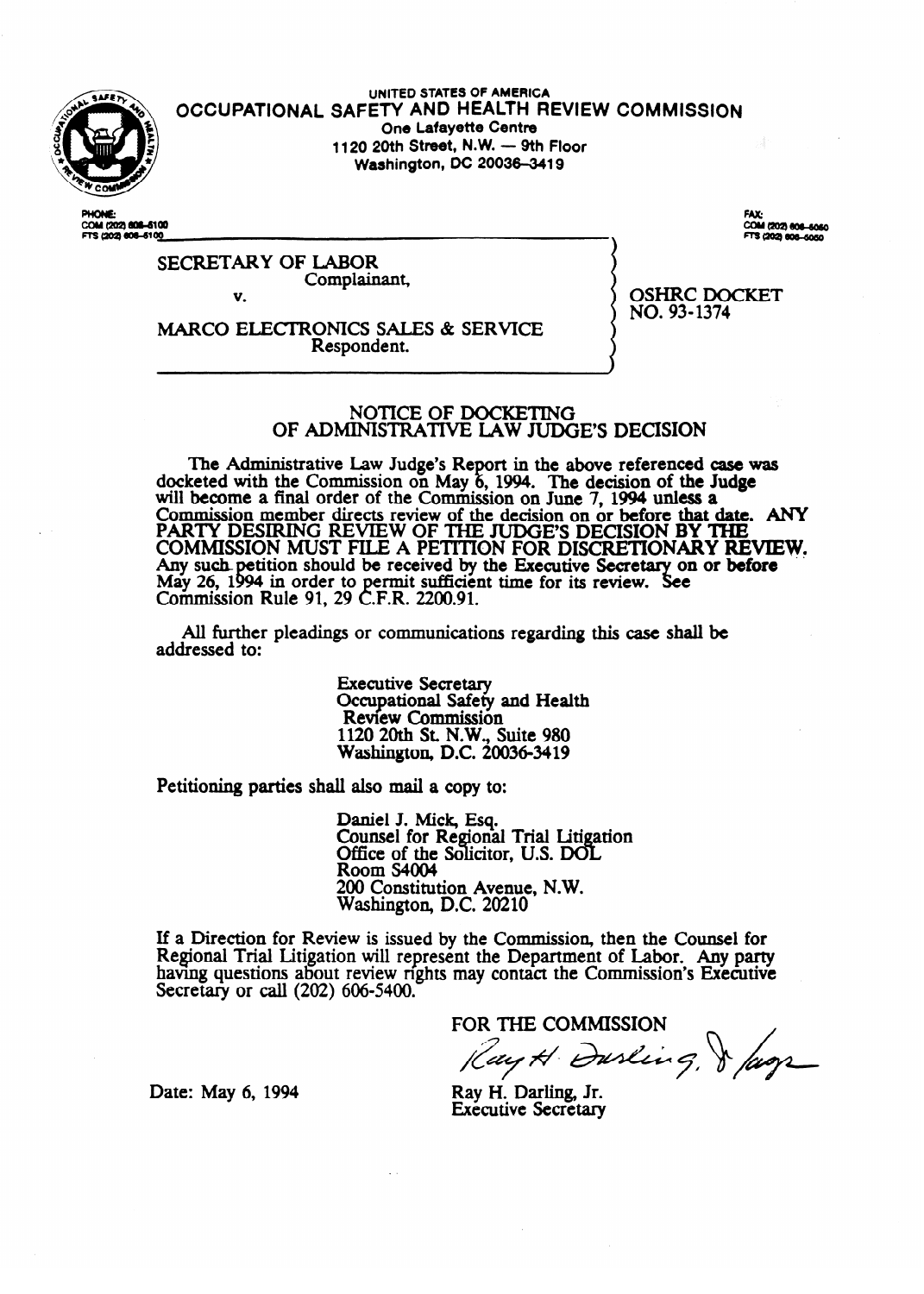# **DOCKET NO. 93-1374**

# NOTICE IS GIVEN TO THE FOLLOWING:

Daniel J. Mick, Esq.<br>Counsel for Regional Trial Litigation<br>Office of the Solicitor, U.S. DOL<br>Room S4004<br>200 Constitution Ave., N.W.<br>Washington, D.C. 20210

James E. White, Esq.<br>Regional Solicitor<br>Office of the Solicitor, U.S. DOL<br>525 Griffin Square Bldg., Suite 501<br>Griffin & Young Streets<br>Dallas, TX 75202

Dorothy Matocha, Owner<br>Marco Electronics 1628 Morgan<br>Corpus Christi, TX 78404

Benjamin R. Loye<br>Administrative Law Judge<br>Occupational Safety and Health<br>Review Commission **Room 250** 1244 North Speer Boulevard<br>Denver, CO 80204 3582

00107430878:06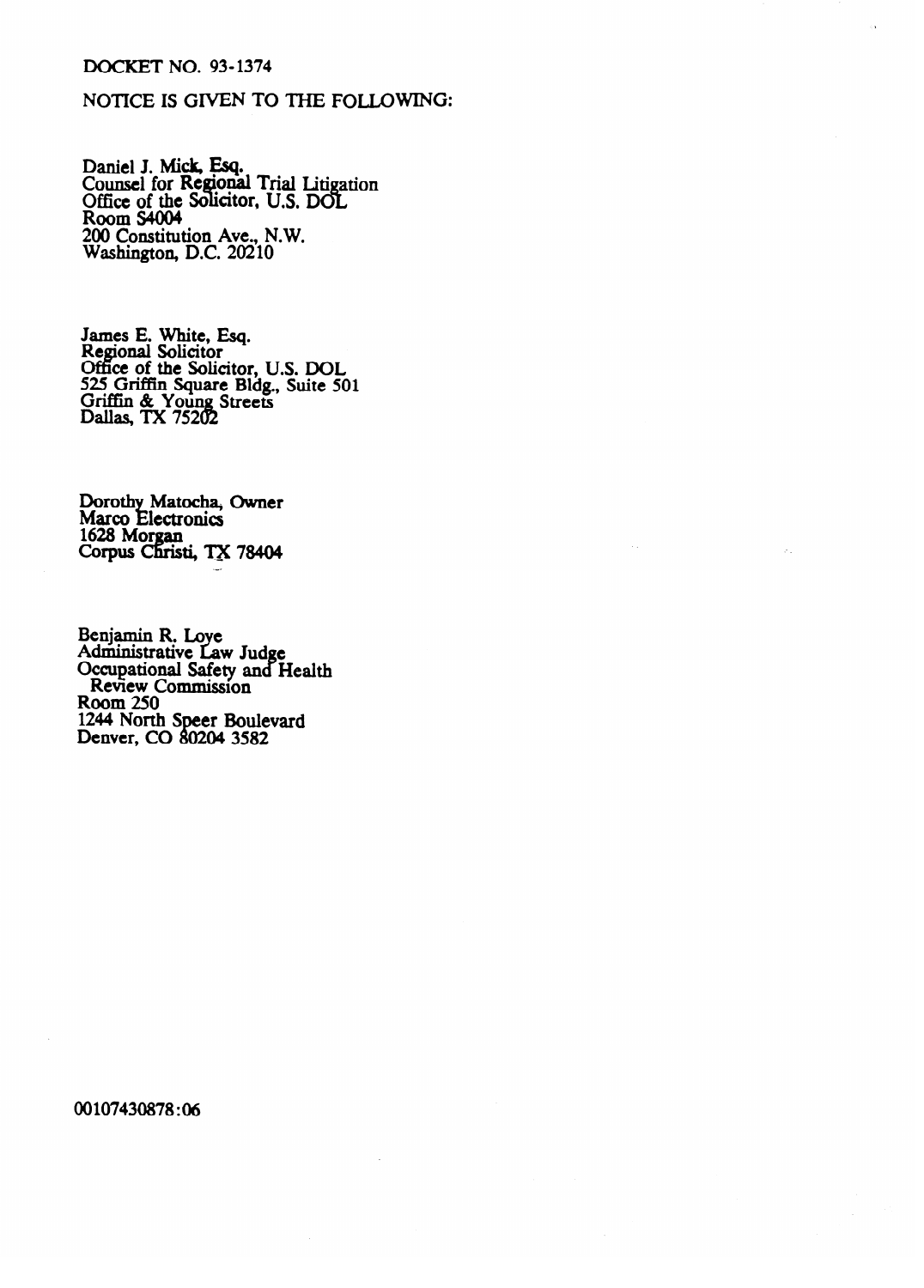

# **UNITED STATES OF AMERICA OCCUPATIONAL SAFETY AND HEALTH REVIEW COMMISSION 1244 N. Speer Boulevard Room 250** Room 250 **hwer, Colorado 80204-3582**

I i. I I

.<br>I **I**  I

COM (303) 844-3408<br>FTS (303) 844-3409

**FAX:<br>COM (303) 844-3758<br>FTS (303) 844-3759** 

SECRETARY OF LABOR, Complainant,

v.

OSHRC DOCKET<br>NO. 93-1374 I NO. 93-1374

**MARCO ELECTRONICS** SALES & SERVICE. Respondent. Respondent.

# **APPEARANCES:**

Jack F. Ostrander, Esq., Office of the Solicitor, U.S. Department of Labor, Dallas, Texas. Dorothy Matocha, Owner, Marco Electronics, Corpus Christi, Texas.

Before: Administrative Law Judge Benjamin R. Loye

# **DECISION AND ORDER**

This proceeding arises under the Occupational Safety and Health Act of 1970 (29 U.S.C. Section 651 et seq.; hereafter called the "Act").

Respondent, Marco Electronics Sales & Service (Marco), at all times relevant to this action maintained a worksite at 1628 Morgan Avenue, Corpus Christi, Texas, where it was engaged in sale and repair of electronic equipment (Tr. 12-13). Marco is an employer engaged in a business affecting commerce and is subject to the requirements of the Act (Tr. 13).

On February 17, 1993 the Occupational Safety and Health Administration (OSHA) conducted an inspection of Marco's Morgan Avenue worksite (Tr. 11). As a result of the inspection. Marco was issued citations, together with proposed penalties,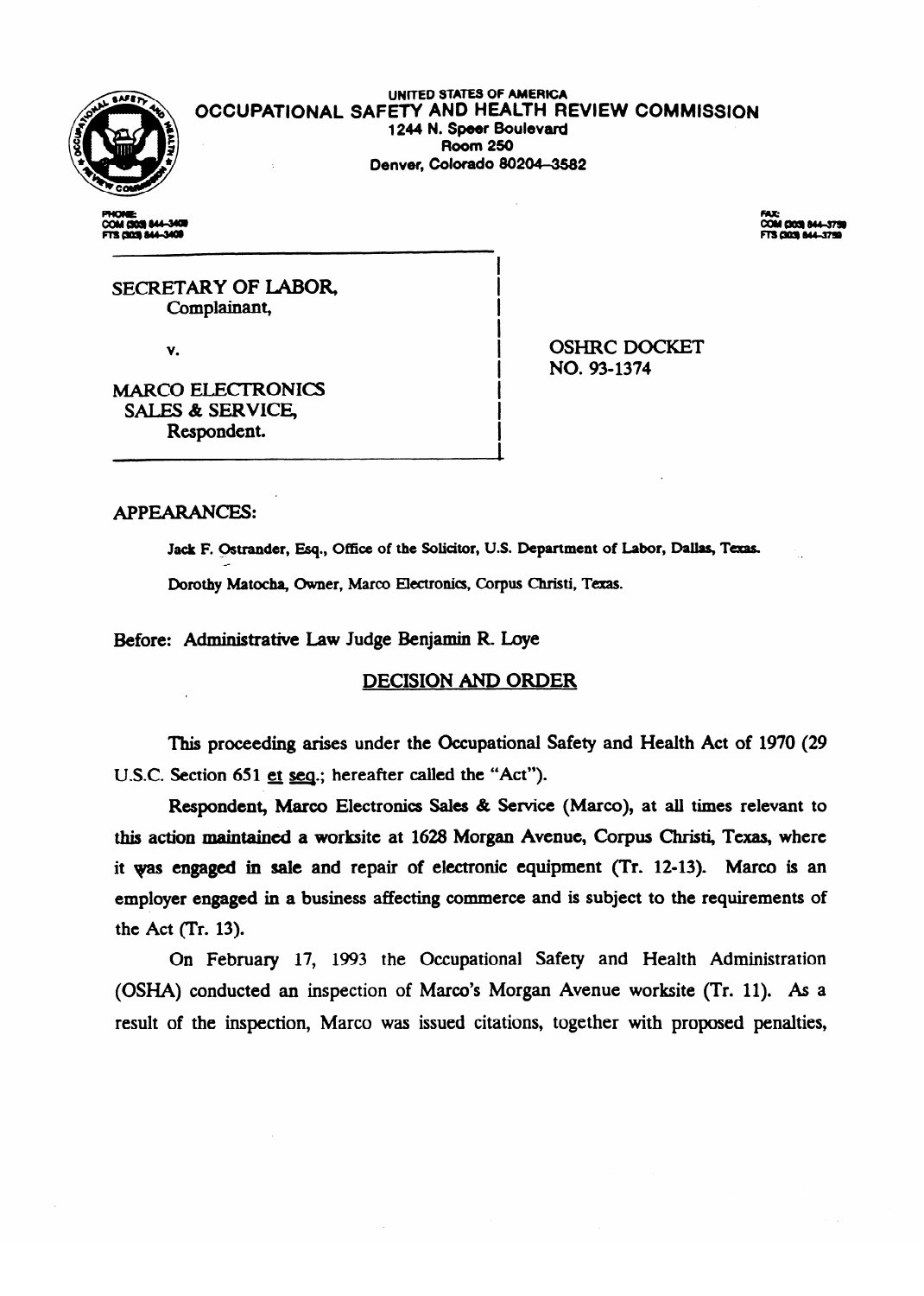alleging violations of the Act. By filing a timely notice of contest Respondent brought this proceeding before the Occupational Safety and Health Review Commission (commission).

On March 8, 1994, a hearing was held in Corpus Christi, Texas, on the contested issues. At the hearing, Complainant's motion to amend the classification of "serious" citation 1, items 3(a) and (b) to "other than serious" citations without penalties was granted (Tr. 8). As the parties have waived an opportunity to submit briefs on the remaining issues; this matter is now ready for disposition.

# Serious Citation 1, items 1 & 2

Serious Citation 1, items 1 & *2* 

#### 1

29 CFR 1910.36(b)(4): Exit(s) were locked or fastened, preventing free escape from inside of the building:

locked, exposing employees to smoke and fire hazards.  $\mathcal{L}_{\text{max}} = \frac{1}{2} \sum_{i=1}^{n} \frac{1}{2} \sum_{i=1}^{n} \sum_{j=1}^{n} \sum_{j=1}^{n} \sum_{j=1}^{n} \sum_{j=1}^{n} \sum_{j=1}^{n} \sum_{j=1}^{n} \sum_{j=1}^{n} \sum_{j=1}^{n} \sum_{j=1}^{n} \sum_{j=1}^{n} \sum_{j=1}^{n} \sum_{j=1}^{n} \sum_{j=1}^{n} \sum_{j=1}^{n} \sum_{j=1}^{n} \sum_{j=1}^{n} \sum_{j=1}^{n} \sum_{j$ 

### $\overline{2}$

29 CFR 1910.157(c)(1): Portable fire extinguishers were not mounted, located and identified so that they were readily accessible without subjecting the employees to injuries:

At this establishment, a 5-pound carbon dioxide fire extinguisher mounted on the leg of the workbench, eighteen inches (18") off the floor, was blocked by a rolling work table and a large screen TV being repaired.

# **Facts**

Compliance Officer (CO) James Erickson testified that at the time of his inspection, the exit door from Marco's repair section was locked; the key was hung on the wall next to the door opposite the side where the lock was located (Tr. 14-15; Exh. C-1). The only other exit available was located in the front showroom (Tr. C-13).

work table and a large screen TV being repaired.

A fire extinguisher was mounted approximately 18 inches off the floor on the leg access to the me exhiguisher (Tr. 19). The me exhiguisher could be accessed from the of a work bench (Tr. 19; Exh. C-2). Mobile work tables carrying equipment obstructed

 $\overline{2}$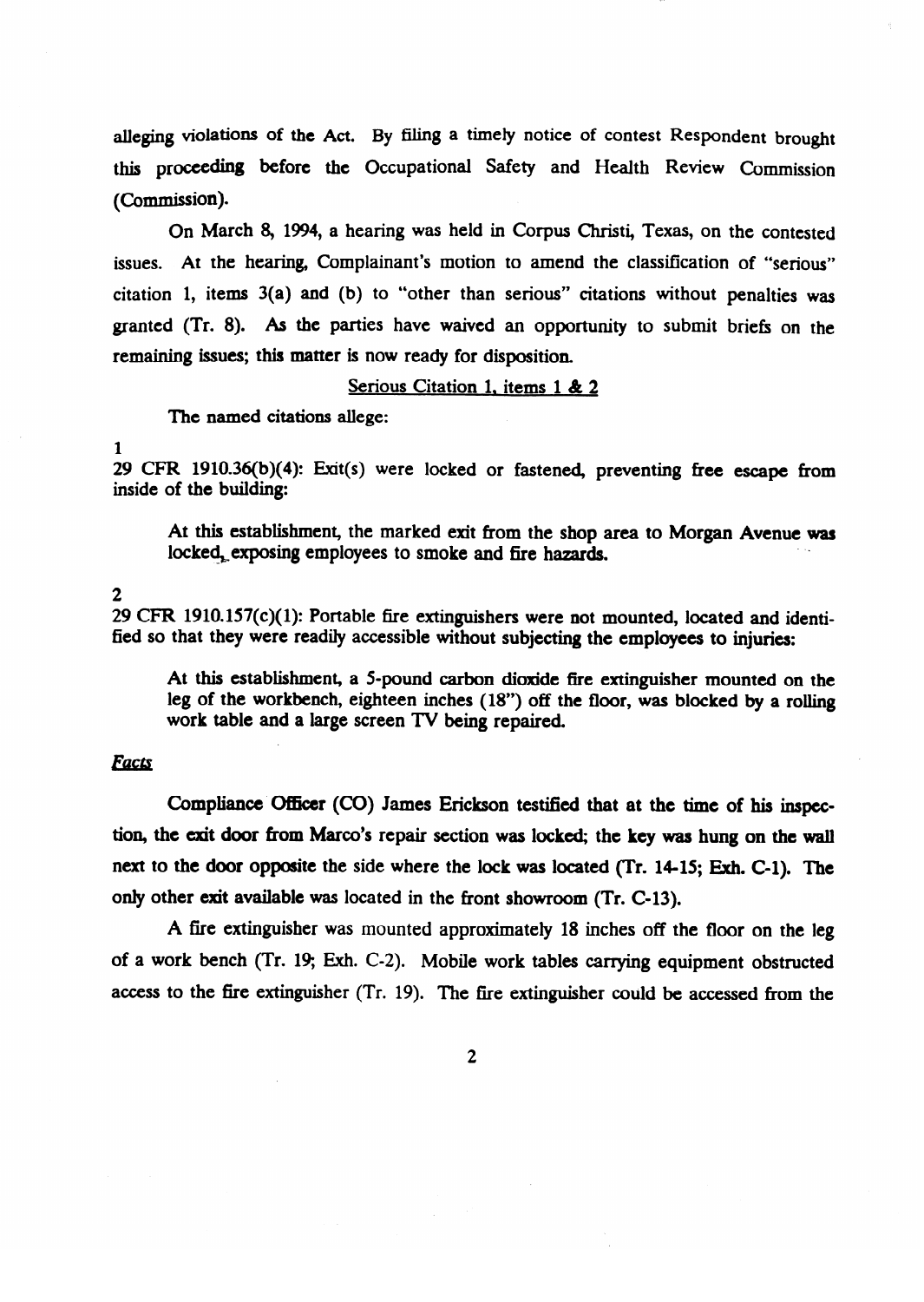shop side (Tr. 30). There was no sign identifying the location of the fire extinguisher (Tr.  $23$ ).

Marco employs seven workers; all had access to the back room (Tr. 16, 24). Two employees were working in the back room at the time of the inspection (Tr. 16). In the event of fire, employees trapped and/or unable to locate and access the fire extinguisher in the back room could suffer burns or smoke inhalation (Tr. 17-18). Erickson admitted that the chance of a fire actually occuring on the premises was low to medium given the nature of the business (Tr. 18, 24). Smoke detectors were located in every room (Tr. 31).

The cited violations have been abated (Tr. 35-36, 39-40).

# Citation 1, items 3a. 3b

The named citations allege:

3a<br>29 CFR 1910.1200(e)(1): The employer did not develop, implement, and/or maintain at  $29$  CFR 1910.1200(e)(1): The employer did not develop, implement, and/or maintain at the workplace a written hazard communication program which describes how the criteria specified in  $29$  CFR 1910.1200(f), (g), and (h) will be met. . .

No Written Traditie Communication Program was developed for employees at Marco Electronic Sales & Service, 1628 Morgan, Corpus Christi, TX. 78404.

#### $3<sub>b</sub>$

29 CFR  $1910.1200(f)(5)(i)$ : The employer did not ensure that each container of  $\frac{2}{3}$  contains the employer of the matrix  $\frac{2}{3}$  ( $\frac{2}{3}$ ) and the employer did not ensure that  $\frac{2}{3}$  contains  $\frac{2}{3}$  contains  $\frac{2}{3}$ the hazardous chemical(s) contained therein:  $\mathbf{t}$ with the identity of

At this establishment, a plastic one-pint container used to store and dispense muriactic (sic) acid was not labeled to identify the contents or hazards associated with the contents.

# Facts

Marco does not contest the CO's testimony that a container of muriatic acid, which was used sometimes daily, sometimes weekly, for cleaning electrical parts, was unlabled (Tr. 26-27). Neither does Marco contest the CO's statement that it did not have a written hazard communication program covering the muriatic acid (Tr. 27).

 $\overline{\mathbf{3}}$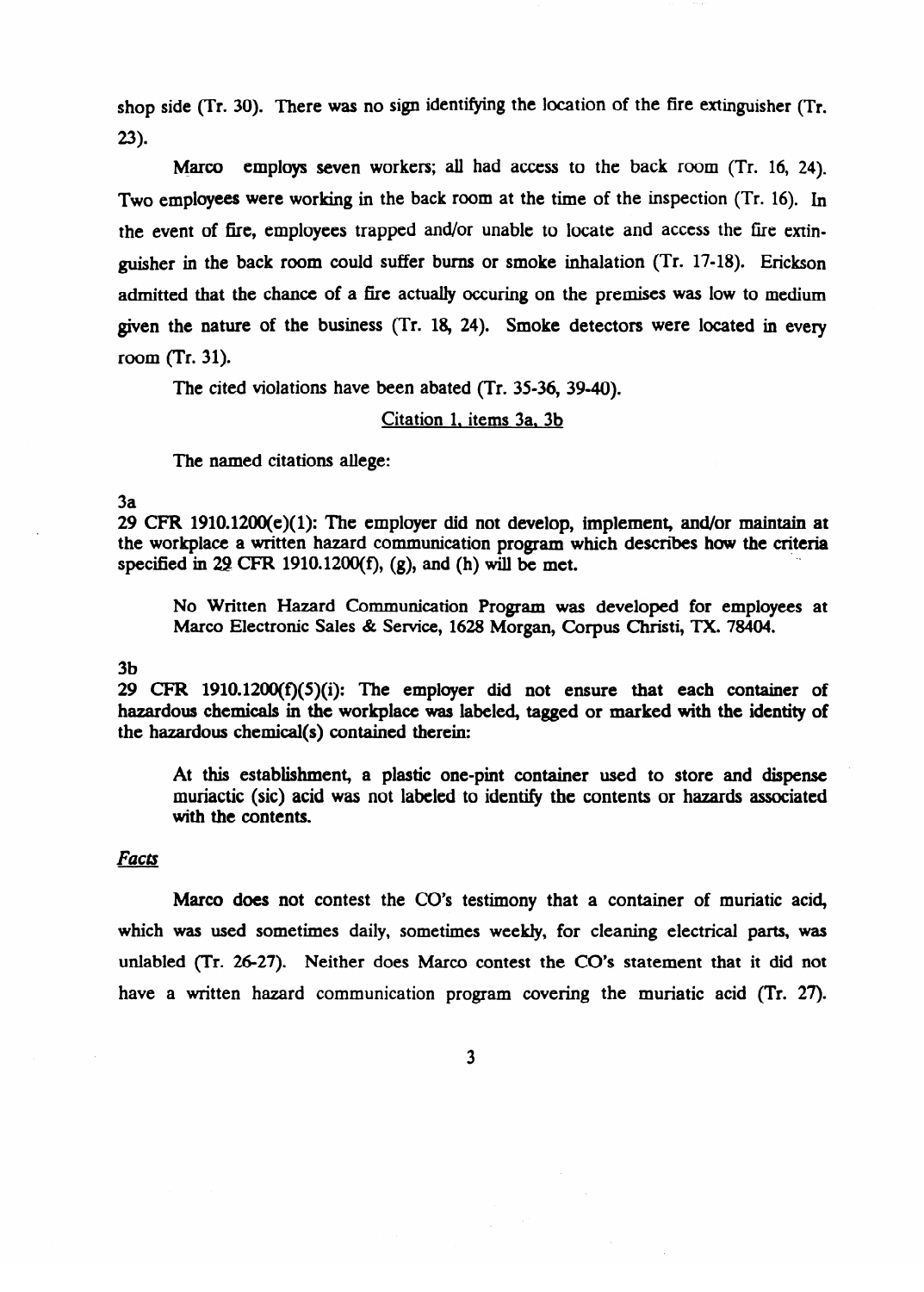Marco's only defense is that it was unaware of OSHA requirements (Tr. 41). The muriatic acid was removed from the shop during the inspection and disposed of  $(T<sub>r</sub>, 29)$ .

# Discussion

As a threshhold matter, the undersigned notes that Marco's unfamiliarity with OSHA requirements is not a defense, and cannot affect the penalty assessment in this case. Employers are presumed to know of standards that affect their business; ignorance of the standards does not excuse noncompliance. *Capform, Inc.*, 13 BNA OSHC 3219, 1989 CCH OSHD q28,503 (No. 84556, 1989). "An employer has a duty to inquire into the requirements of the law." *Peterson Brothers Steel Erection* Company, 16 BNA OSHC

Taking the relevant testimony into consideration, the undersigned finds that the  $\sim$  testimony into consideration, the undersideration, the undersideration, the undersideration, the undersideration,  $\sim$ Complainant established its

# prima facie case on the cited items. The cited items. The cited items. The cited items. The cited items. The cited items. The cited items. The cited items. The cited items. The cited items. The cited items. The cited items

Penalties in the amount of \$1,050.00 and \$600.00 were proposed for items 1 and  $\mathbf{P}$ entius $\mathbf{b}_k$ 

Both items were properly classified as serious. The gravity of the items, however, given the number of employees exposed and the likelihood of a fire actually occuring is deemed low. In addition the undersigned finds that given the prompt abatement of the citation items, and in the absence of any evidence of bad faith, a reduction for good faith is appropriate.

Penalties in the amount of \$800.00 and \$450.00 will be assessed.

# Findings of Fact and Conclusions of Law

All findings of fact and conclusions of law relevant and necessary to a determination of the contested issues have been found specially and appear in the decision above. See Rule 52(a) of the Federal Rules of Civil Procedure.

# **ORDER**

 $\bar{\mathbf{v}}$ 

 $1.$ Citation 1, item 1, alleging violation of  $$1910.36(b)(4)$ , is AFFIRMED, and a penalty of \$800.00 is ASSESSED.

 $\overline{\mathbf{4}}$